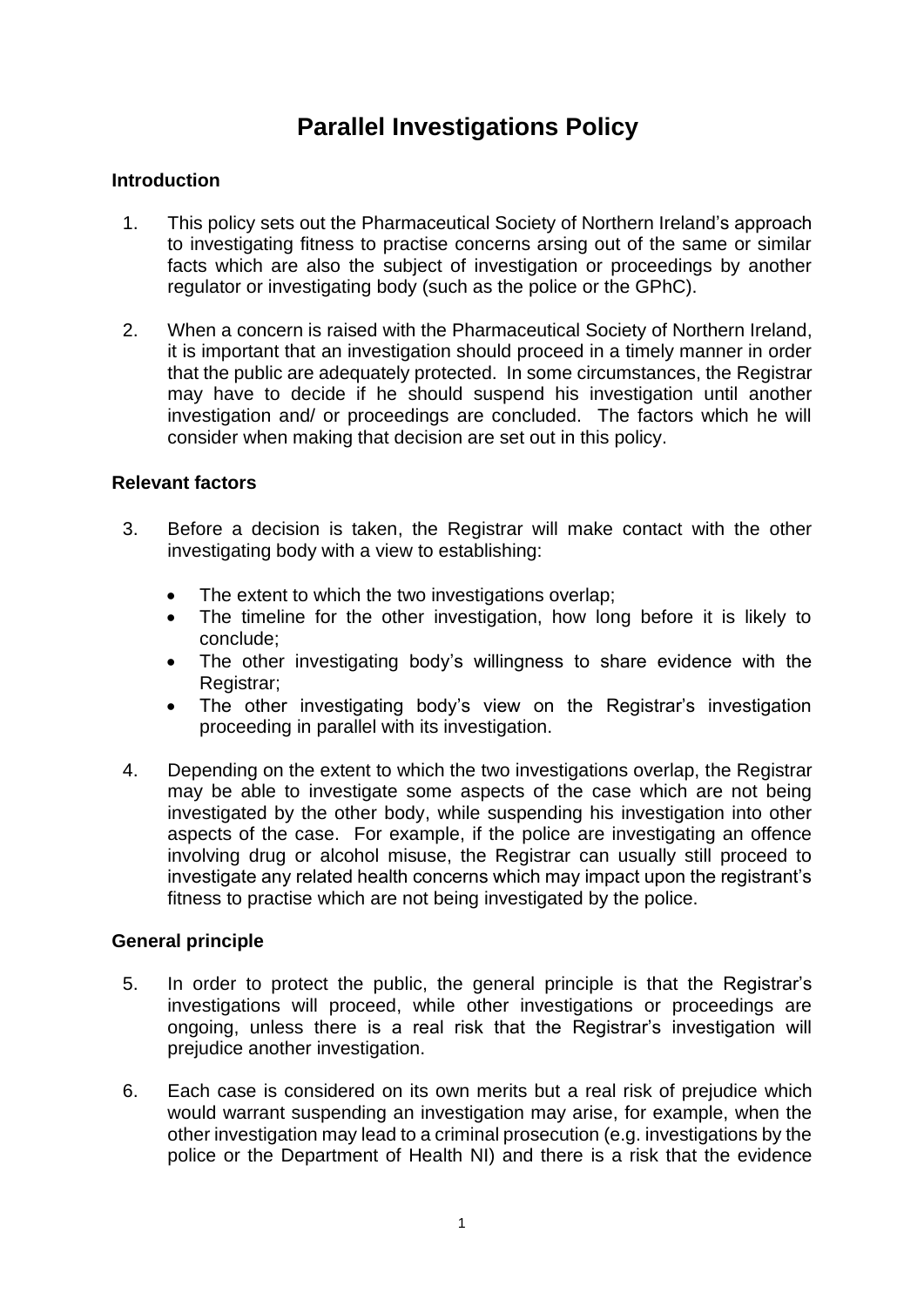gathered by the Registrar may taint the evidence being gathered by the other investigating body or otherwise interfere with its ability to prosecute.

## **Practical or pragmatic reasons for suspension**

- 7. In addition to the general principle outlined above, the Registrar's investigation may be suspended in some cases for practical or pragmatic reasons. For example, it would not be practical for the Registrar to proceed with his investigation if essential records (e.g. patient records or prescriptions) had been obtained by another investigating body and the Registrar could not investigate without those records.
- 8. It may also be pragmatic to suspend the Registrar's investigation to allow another body to investigate if the other body is better placed or equipped to investigate the matter and it is willing to share the evidence it gathers with the Registrar when it has concluded its investigations. In those circumstances, the Registrar may be able to obtain the best evidence available from the other investigating body without placing an additional burden on the registrant and any witnesses to cooperate with the Registrar's investigation either at the same time or after the other investigation.
- 9. An example of a situation where it may be pragmatic for the Registrar to suspend his investigations while another investigation is carried out arises when the GPhC are investigating matters which occurred in England, Wales or Scotland where the registrant is also registered with the Pharmaceutical Society of Northern Ireland. In such cases the Registrar will usually await the outcome of the GPhC investigations and consider appropriate action on the basis of the evidence provided by the GPhC.
- 10. Similarly, if there is a police investigation into possible offending outside the registrant's professional role, it would not be appropriate or practical for the Registrar to investigate those allegations. Rather, the Registrar would await the outcome of those investigations and consider appropriate action once they have concluded.
- 11. If the Registrar is considering suspending an investigation for pragmatic reasons, he will consider how long the other investigation is likely to take and whether the other organisation is willing to share the information it gathers with the Registrar at the conclusion of its investigation Without assurances that information will be shared in a timely manner, the Registrar may proceed with his own investigation unless a real risk of prejudice has been established.

### **Action on suspension**

12. If a decision is taken to suspend the Registrar's investigation, he will seek regular updates from the other investigating body. He will keep the registrant, complainant and any witnesses updated of developments and be careful to avoid creating the false impression that a case has been concluded.